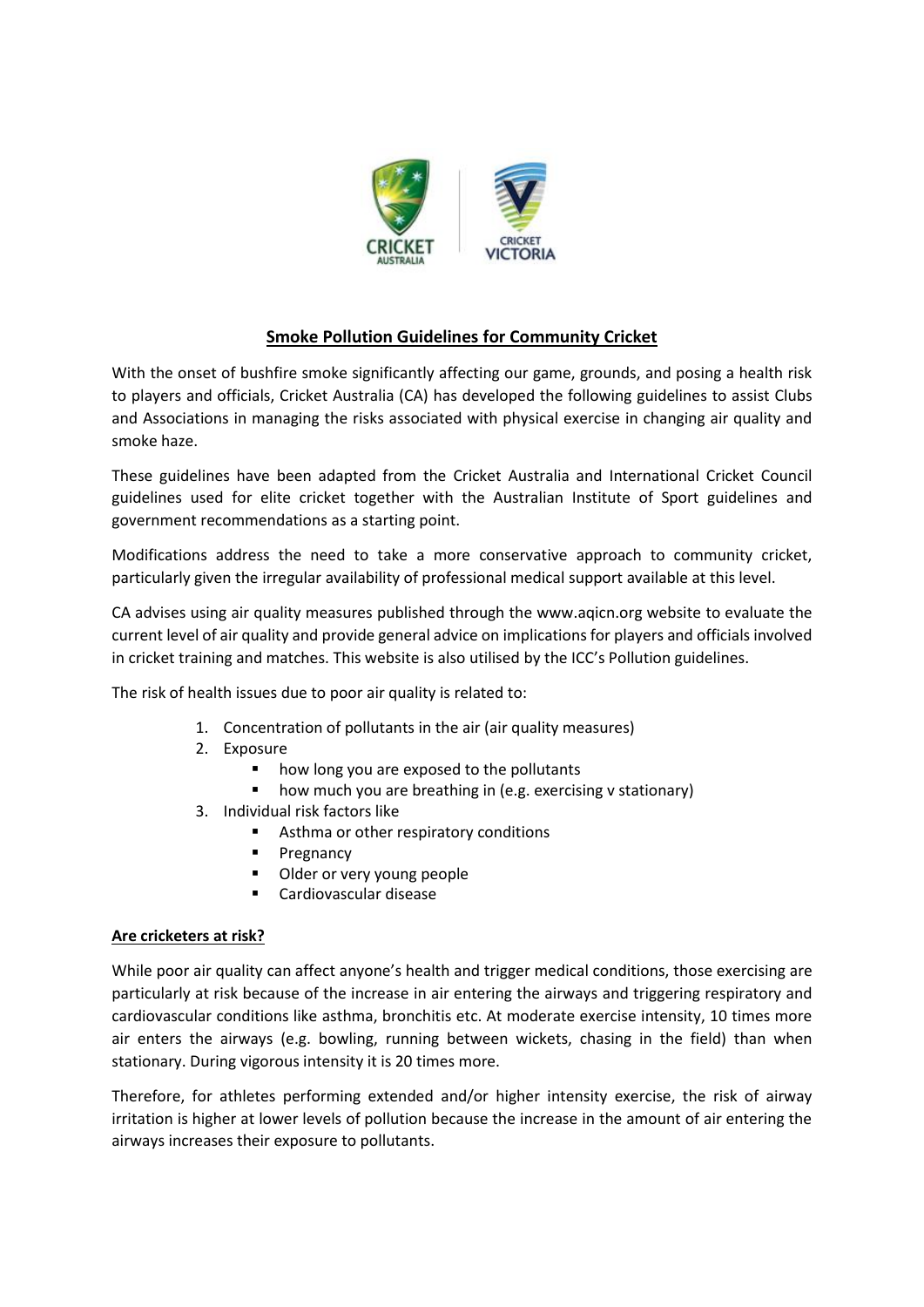Consecutive days of exposure to polluted air can have a cumulative effect, lowering an athlete's threshold for symptoms which is relevant for games (or training) held over consecutive days.

### **Air Quality Measurements**

The key air quality measurements used in deciding if it is safe to play are:

- 1. Visibility Measure
	- **■** Typically measured and reported hourly
	- Also known as a NEPH measurement
	- Measures the visibility reduction due to pollutants (known as particle matter)
	- The higher the measure the poorer the visibility
	- This is not available in all states however is the best option.
- 2. Particles Matter measures
	- PM2.5 is the key measure
	- Typically published every hour, but as a 12-hour rolling average (24-hour rolling average at some sites)
	- PM2.5 rating is a measure of the Particle Matters that are smaller than 2.5 micrometers in diameter (this is approximately 3% of the diameter of a human hair)
	- **EXECTE PM2.5 particles are considered most hazardous because they bypass** the protective mechanisms in the nose and throat that normally trap particles, travelling into the lungs.
- 3. Air Quality Index (AQI)
	- Reported as either;
		- a composite measure of a number of pollutants it takes whatever pollutant has the highest reading at the time, so could be a measure of PM10 or NO2, or
		- an adjusted index from raw data (see below)

When deciding if a game/training should start, air quality measures that are as close to 'real-time' as possible are preferable (e.g. the NEPH/visibility measure v PM2.5 current measure) as these are most representative of the current conditions and not skewed by the conditions experienced previously.

To allow consistent use of terminology and data, CA recommends one source of information across all states and locations, which can be found at: **[www.aqicn.org](http://www.aqicn.org/)**.

This website is recommended because it provides air quality readings for all locations across Australia – scraping the data from each state's EPA output, and converts it into an AQI indexation from 0 – 500 for various types of pollutants (e.g. PM2.5AQI, PM10AQI) and provides a 12-hour rolling average with a weighting to the most recent hours (see below for explanation).

Data from different states provide different readings, some may only report PM2.5 and PM10, while others are a lot more comprehensive. All report on the PM2.5 reading – this is the reading we are concerned about (use the NEPH/visibility option if this not available).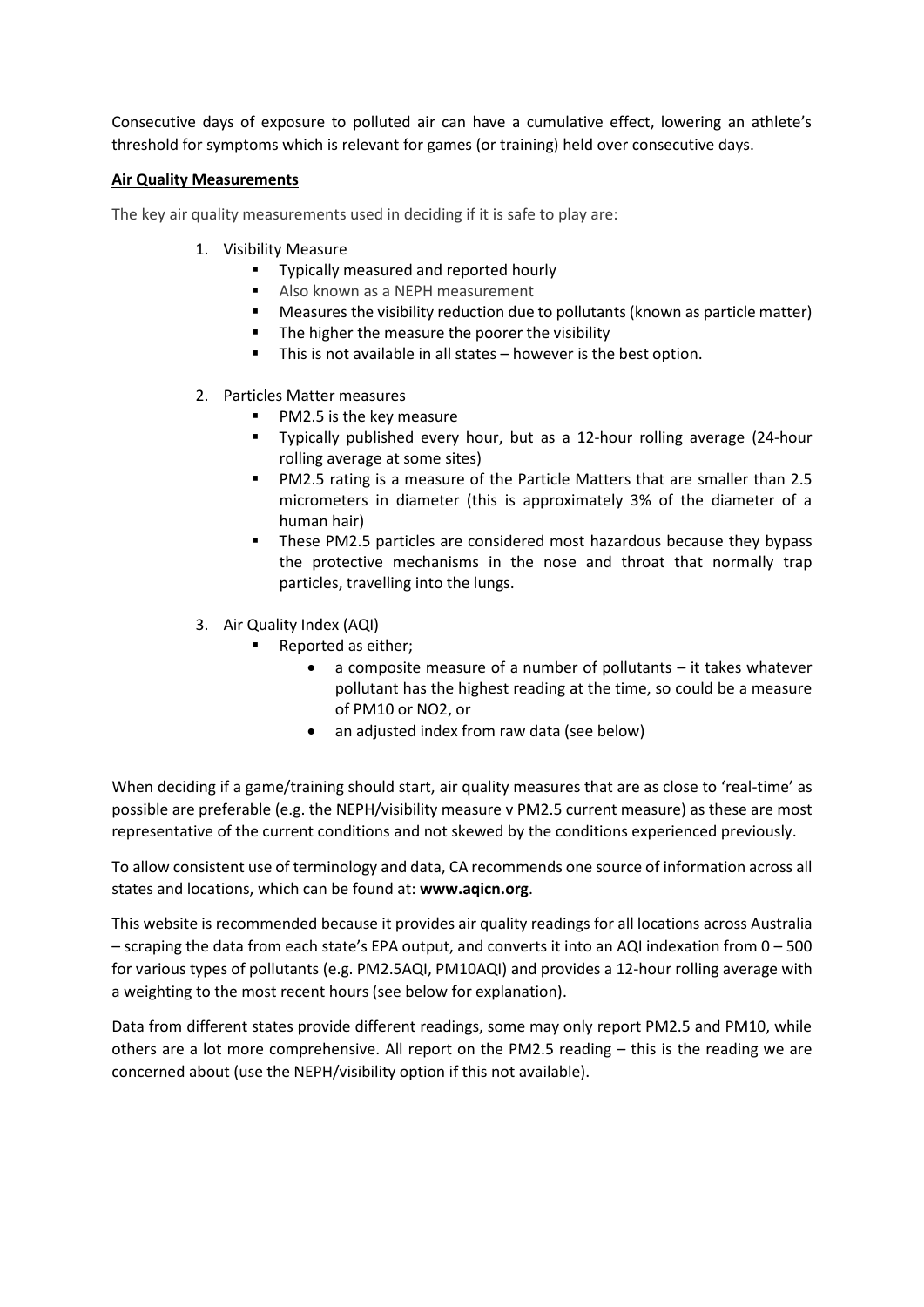### **Breaking down the display:**



#### **What does it mean when we refer to the AQICN 12-hour average? Interpreting the reading:**

The AQICN.org website utilises the "**nowcast**" system. This system used by the US EPA to convert the raw pollutants readings gathered from all the different state EPAs, expressed in µg/m3 or ppb, into the AQI (scale from 0 to 500).

The NowCast is computed from the most recent 12 hours of PM monitoring data, but the NowCast weights the most recent hours of data more heavily than an ordinary 24-hour average when pollutant levels are changing – meaning it is more accurate than other options available to us (when hourly measurements are not available).

As can be seen below, it is important to be aware that the 12-hour average PM2.5 measure can be significantly lower than the ('actual' hourly) NEPH/visibility measure (if there has been a recent change in conditions), because it has been averaged out, so a visual and olfactory (smell) assessment is also vital. If it looks poor, or you can smell smoke, the air quality will also be poor.

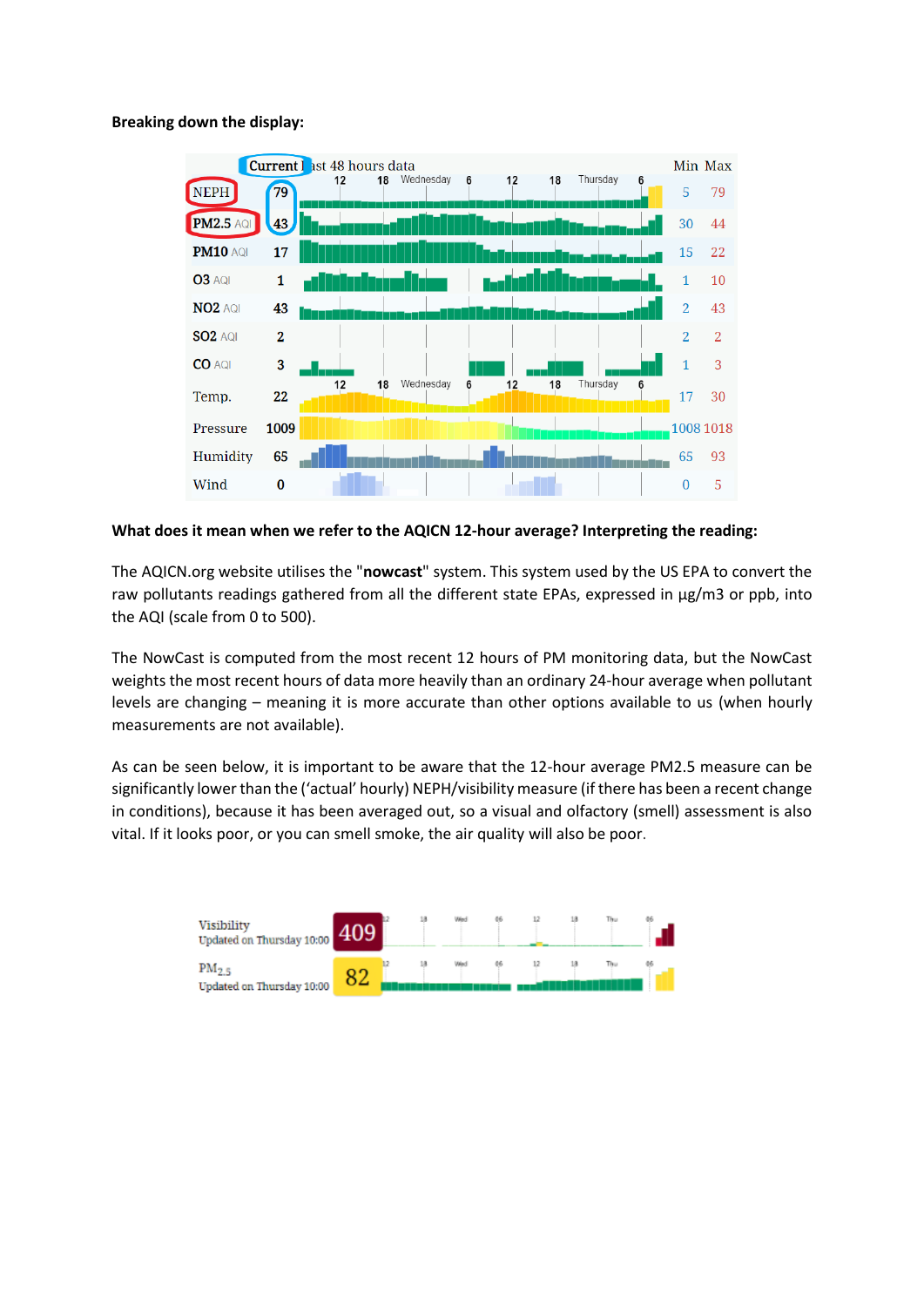### **Cricket Australia Air Quality Guidelines**

*The table below is adapted from the Australian Institute of Sport and NSW Public Health Unit recommendations and can be used as a guide on how to interpret the impact of air quality measures on elite (professional) and community (including Premier Cricket) cricket.*

| <b>Elite Cricket</b>            |                                                                                                                                                                                 | <b>Community Cricket</b>        |                                                                                                                                                                                                                                              |
|---------------------------------|---------------------------------------------------------------------------------------------------------------------------------------------------------------------------------|---------------------------------|----------------------------------------------------------------------------------------------------------------------------------------------------------------------------------------------------------------------------------------------|
| Air<br>quality<br>measure       | <b>Action</b>                                                                                                                                                                   | Air<br>quality<br>measure       | <b>Action</b>                                                                                                                                                                                                                                |
| <b>VERY GOOD</b><br>$(0-33)$    | Enjoy activities                                                                                                                                                                | <b>VERY GOOD</b><br>$(0-33)$    | Enjoy activities                                                                                                                                                                                                                             |
| <b>GOOD</b><br>$(34-66)$        | Enjoy activities                                                                                                                                                                | <b>GOOD</b><br>$(34 - 66)$      | Enjoy activities                                                                                                                                                                                                                             |
| <b>FAIR</b><br>$(67-99)$        | People unusually sensitive<br>to air pollution:<br>Plan strenuous outdoor<br>activities when air quality is<br>better                                                           | <b>FAIR</b><br>$(67-99)$        | <b>Asthmatic athletes:</b><br>Should have medical<br>review prior to performing<br>high intensity extended<br>training outdoors                                                                                                              |
| <b>POOR</b><br>$(100-149)$      | <b>AIR POLLUTION HEALTH</b><br><b>ALERT</b><br>Sensitive groups: Avoid<br>strenuous outdoor activities<br>Everyone: Cut back or<br>reschedule strenuous<br>outdoor activities   | <b>VERY POOR</b><br>$(100-149)$ | <b>AIR POLLUTION HEALTH</b><br><b>ALERT</b><br>Asthmatics or symptomatic<br>non-asthmatics should not<br>compete or train outdoors.<br>Minimise asymptomatic<br>athlete exposure                                                             |
| <b>VERY POOR</b><br>$(150-200)$ | <b>AIR POLLUTION HEALTH</b><br><b>ALERT</b><br>Sensitive groups: Avoid<br>strenuous outdoor activities<br>Everyone: Cut back or<br>reschedule strenuous<br>outdoor activities   | <b>HAZARDOUS</b><br>$(150+)$    | <b>AIR POLLUTION HEALTH</b><br><b>ALERT</b><br>Outdoor training should be<br>rescheduled indoors, and<br>exposure should be<br>minimised for everyone.<br><b>Serious consideration</b><br>should be given to delaying<br>or cancelling play. |
| <b>HAZARDOUS</b><br>$(200+)$    | <b>AIR POLLUTION HEALTH</b><br><b>ALERT</b><br>Sensitive groups: Avoid<br>strenuous outdoor activities<br>Everyone: Significantly cut<br>back on<br>outdoor physical activities |                                 |                                                                                                                                                                                                                                              |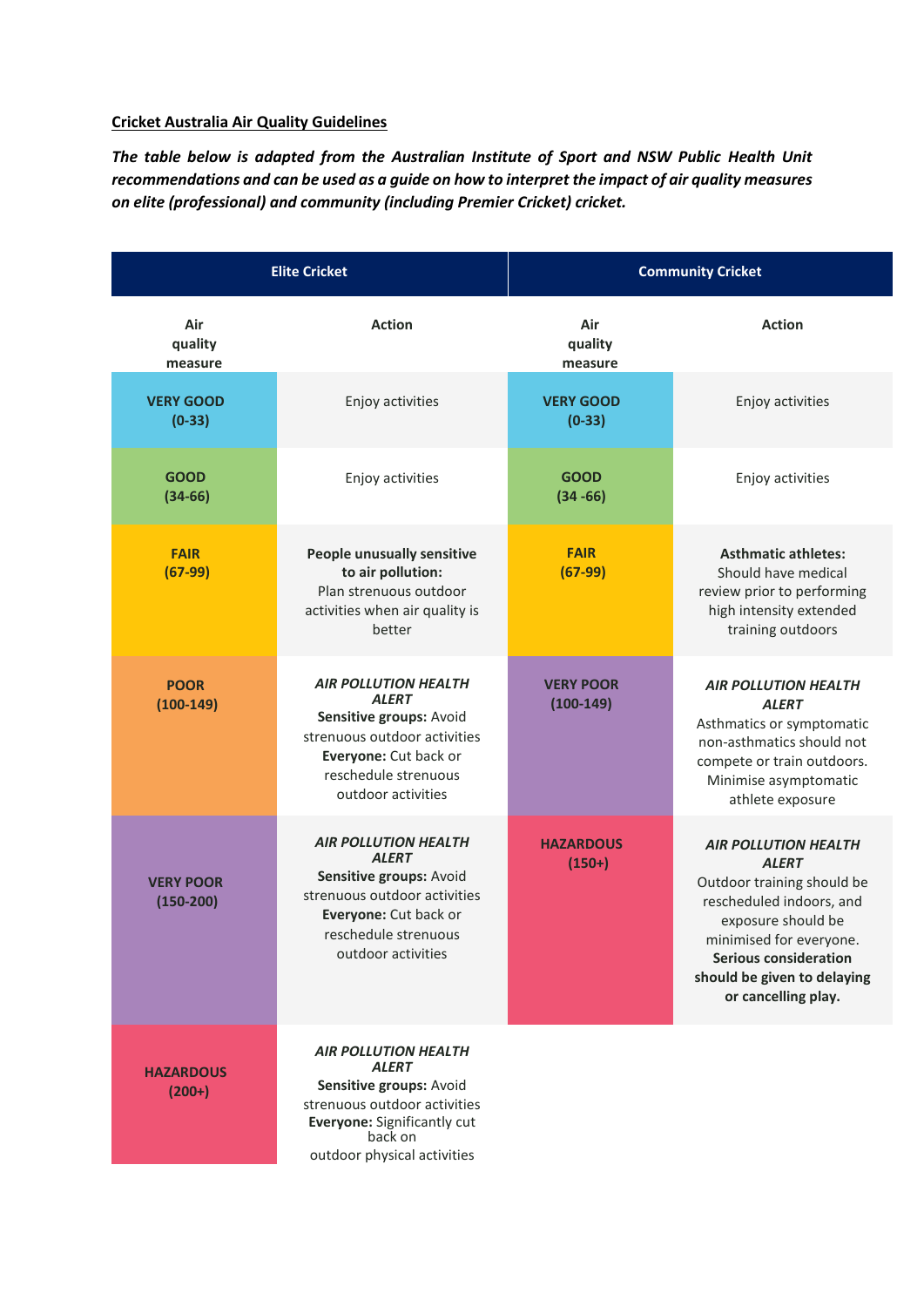### **Deciding to play or train for cricket:**

Noting how quickly weather conditions can change and smoke pollution can become significantly worse or significantly improve in the space of hours, the decision to play or train should ideally be considered in the same way as other weather events (rain, poor light) and be made on the day.

However, this needs to be balanced against the health risks, potential inconsistent application of approach where there are no official umpires, and in many cases the lack of a "real time" measure of air quality. This may require competition organisers to implement a blanket cancellation of matches prior to game day.

## *Player and officials' safety is Australian Cricket's number one priority and a conservative approach should be taken when deciding if it is safe to play or train.*

Irrespective of specific air quality conditions on the day, competition organisers are advised to make all players and officials aware of the heightened risk to health when participating in smoke polluted conditions. In particular, prior communication ensuring those groups that are at greater risk (identified above) are encouraged to seek advice from their medical practitioner and take all preventative strategies recommended (e.g. use preventer medications for those with asthma).

Taking into consideration the table above, Cricket Australia recommend the following considerations when deciding to play or train for cricket when air quality is a potential issue:

- i. General air quality at the ground / training facility
	- If any of the air quality measures are over 150, we advise serious **consideration be given to suspending play/training**. Noting that 'real time' (PM2.5/NEPH/Visibility measure) may not be available in that specific state, the 12-hour rolling average measure should be considered along with the other points below (acknowledging that the 12-hour rolling average may over or underestimate the actual air quality at the time of judgement).

### ii. Visibility

- Where visibility is poor, air quality will be poor.
- Assessment of visibility will be similar to bad light considerations.
- iii. Player feedback
	- Match officials / coaches / captains should monitor players and officials for signs of feeling unwell and seek regular feedback.
	- Those with known respiratory conditions are coping and have the support they need including medications

### **Other Considerations**

### **Matches:**

Any delay due to smoke pollution should be treated like a rain delay in regards to making up time.

### **Training:**

Where smoke pollution is an issue, other measures to limit health risks include:

- 1. Take training indoors,
- 2. Reduce the length of exposure outside,
- 3. Reduce the intensity of training,
- 4. Delay or reschedule training sessions.